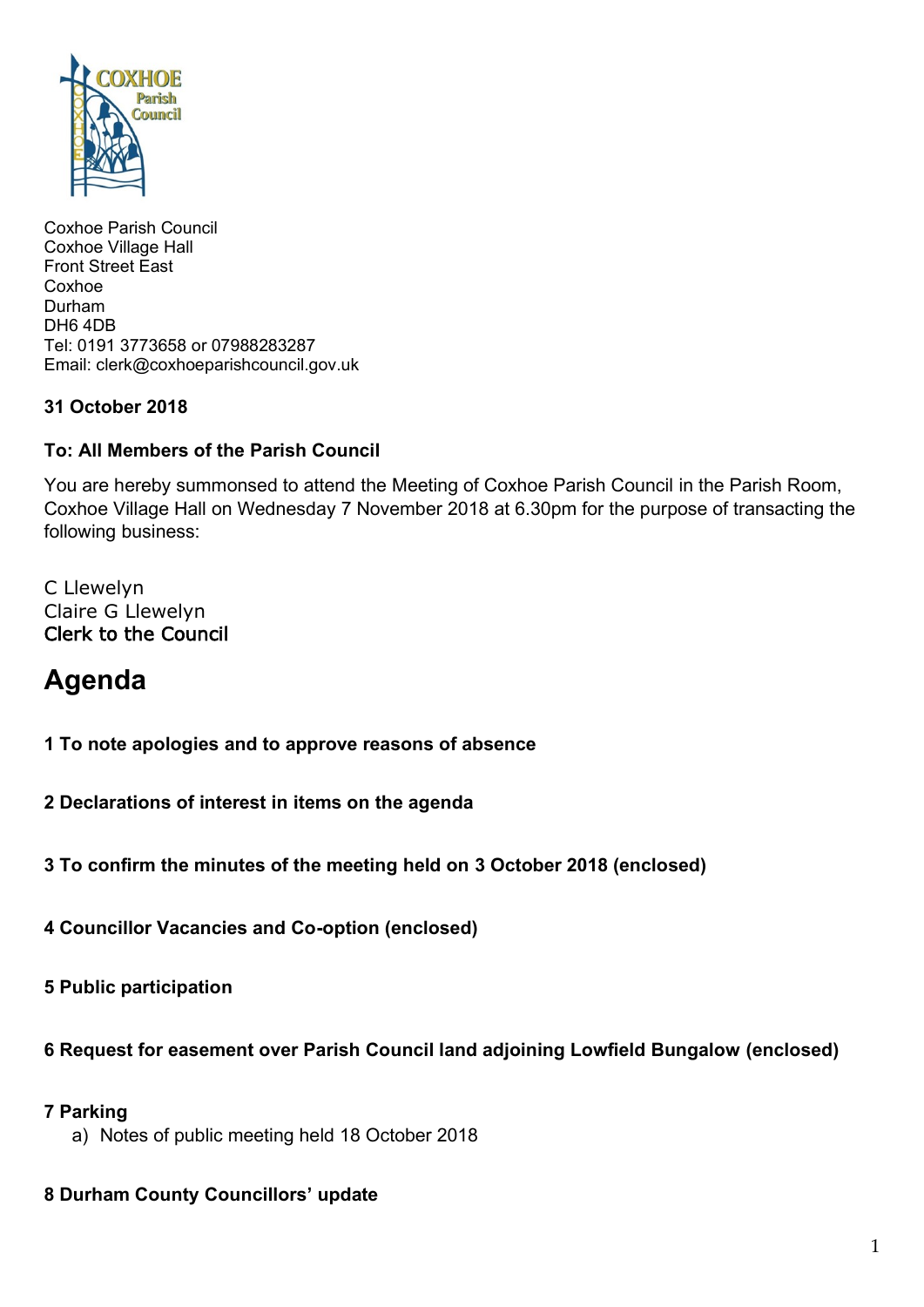### **9 Councillors' reports of their attendance at meetings or events on behalf of the Parish Council**

#### **10 Youth Provision**

- a) Youth Worker Report
- b) Youth Service Action Plan
- c) Activities for children birth to school age

### **11 Clerk's Report**

a) Chronicle

#### **12 Committees Minutes (enclosed)**

- a) Environment Committee minutes
- b) Finance Committee minutes

#### **13 Long term future of Coxhoe Village Hall (verbal update)**

#### **14 Coxhoe Cricket Field (Quotes enclosed)**

#### **15 Parish Plan 3 (verbal update)**

#### **16 Grounds Maintenance Contract (verbal update)**

#### **17 Request for Financial Assistance (enclosed)**

#### **18 Financial matters including Annual Governance**

- a) Finance Report, bank reconciliation and payment schedule (enclosed)
- b) Budget (enclosed)

#### **19 Planning and Correspondence report (report enclosed)**

#### **20 Events**

- a) WW1 Commemorations including Battle's over
- b) Fireworks (debrief)

#### **21 Community Reports**

- a) Quarrington Hill Community Centre
- b) Coxhoe Village Hall
- c) Active Life at Coxhoe
- d) Coxhoe History Group

#### **22 Date and time of next meeting**

Wednesday 5 December 2018 at 6.30pm at the Parish Room, Coxhoe Village Hall